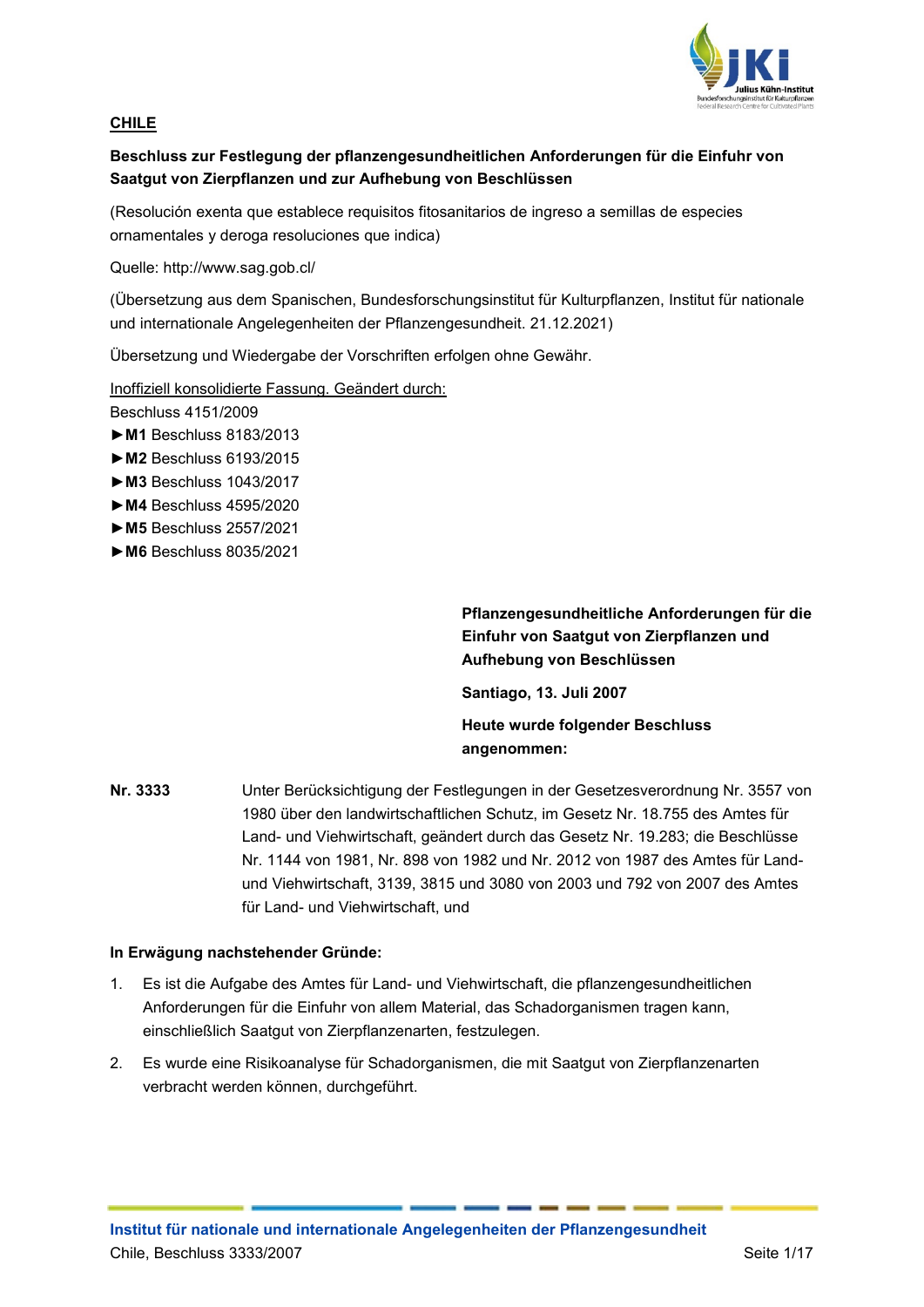## **wurde folgender Beschluss angenommen:**

1. Saatgut der unten genannten Zierpflanzenarten ist ein Pflanzengesundheitszeugnis, das von der Nationalen Pflanzenschutzorganisation des Ursprungslandes ausgestellt wurde, beigefügt und erfordert keine zusätzliche Erklärung.

| Art                                                                                                                                                                                                                                          | <b>Familie</b>                 |
|----------------------------------------------------------------------------------------------------------------------------------------------------------------------------------------------------------------------------------------------|--------------------------------|
| Abutilon x hybridum                                                                                                                                                                                                                          | Malvaceae                      |
| M1 Acroclinium spp.                                                                                                                                                                                                                          | Asteraceae ◀                   |
| M2 Adansonia digitata L.                                                                                                                                                                                                                     | Malvaceae $\blacktriangleleft$ |
| Adonis aestivalis                                                                                                                                                                                                                            | Ranunculaceae                  |
| Agapanthus africanus<br>Agapantus praecox                                                                                                                                                                                                    | Liliaceae                      |
| Agastache foeniculum (Syn.: A. anisata, A. anethiodora),<br>Agastache mexicana (Syn.: Brittonastrum betonicoides,<br>Brittonastrum mexicanum, Cedronella mexicana, Dekinia<br>coccinea, Dracocephalum mexicanum., Gardoquia<br>betonicoides) | Lamiaceae                      |
| Ageratum houstonianum (Sin.: Ageratum mexicanum)                                                                                                                                                                                             | Asteraceae                     |
| Alchemilla mollis                                                                                                                                                                                                                            | Rosaceae                       |
| Alstroemeria spp. (außer A. aurea y A. pulchella)                                                                                                                                                                                            | Astromeriaceae                 |
| Althaea rosea (Sin.: Alcea rosea)                                                                                                                                                                                                            | Malvaceae                      |
| Alyssum maritimum (Syn.: Lobularia maritima)<br>Alyssum saxatile<br>Alyssum montanum                                                                                                                                                         | <b>Brassicaceae</b>            |
| Amaranthus cruentus                                                                                                                                                                                                                          | Amarantaceae                   |
| Anemone blanda (Syn.: A. griega)<br>M2 Anemone coronaria L.<br>Anemone multifiada<br>Anemone narcissiflora<br>Anemone obtusifolia<br>Anemone trullifolia<br>Anemone x lesseri                                                                | Ranunculaceae                  |
| Anthirrinum majus<br>Anthirrinum majus nahum                                                                                                                                                                                                 | Scrophulariaceae               |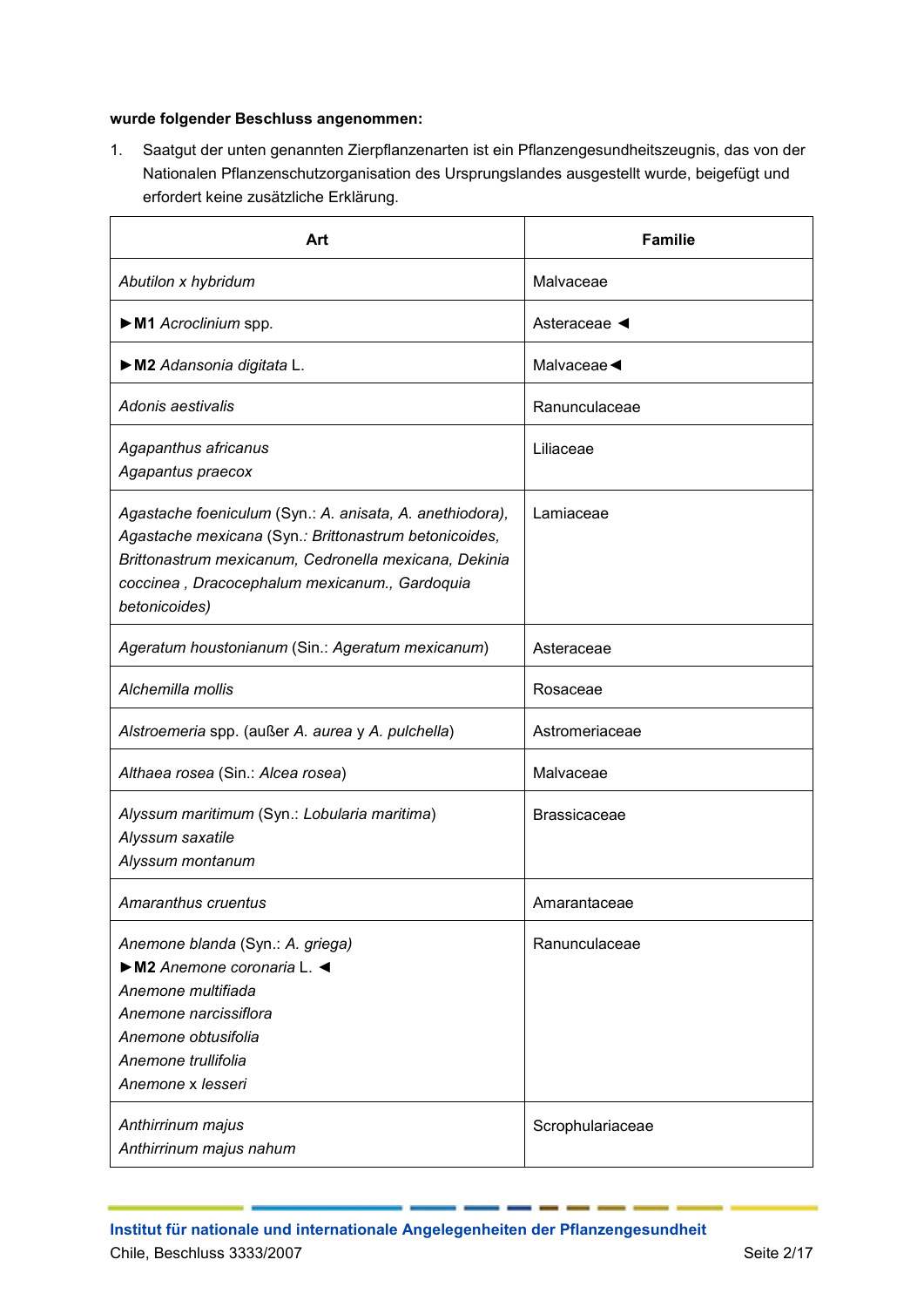| Aquilegia caerulea<br>Aquilegia hybrida                                                                    | Ranunculaceae                  |
|------------------------------------------------------------------------------------------------------------|--------------------------------|
| Aquilegia vulgaris                                                                                         | Ranunculaceae                  |
| Arabis caucasica (Syn.: A. alpina)                                                                         | <b>Brassicaceae</b>            |
| Arabidopsis thaliana                                                                                       | <b>Brassicaceae</b>            |
| M2 Aristida purpurea Nutt.                                                                                 | Poaceae                        |
| Armeria maritima                                                                                           | Plumbaginaceae                 |
| Asclepia spp.                                                                                              | Apocynaceae                    |
| M1 Asparagus densiflorus (Kunth) Jessop (Sin.:<br>Asprengeri)                                              | Liliaceae $\blacktriangleleft$ |
| Aster alpinus<br>Aster chinensis (Syn.: Callistephus chinensis)<br>Aster tanacetifolius                    | Asteraceae                     |
| Astilbe arendsii                                                                                           | Saxifragaceae                  |
| Aubrieta cultorum<br>Aubrietta deltoidea<br>$\triangleright$ M1 Aubrieta erubescens <<br>Aubrietta hybrids | <b>Brassicaceae</b>            |
| M4 Banksia spp.                                                                                            | Proteaceae                     |
| <b>Bellis monstroza</b><br><b>Bellis perennis</b>                                                          | Asteraceae                     |
| M1 Brachyscome iberidifolia Benth                                                                          | Asteraceae                     |
| M1 Browallia speciosa Hook.                                                                                | Solanaceae <                   |
| Cactus spp.                                                                                                | Cactaceae                      |
| M2 Calamagrostis arundinacae (L.) Roth,<br>Calamagrostis epigejos (L.) Roth                                | Poaceae                        |
| Calceolaria crenatiflora (Syn.: C. herbeohybrida)                                                          | Scrophulariaceae               |
| Calendula officinalis                                                                                      | Asteraceae                     |
| M3 Calibrachoa spp.                                                                                        | Solanaceae                     |
| Caltha palustris                                                                                           | Ranunculaceae                  |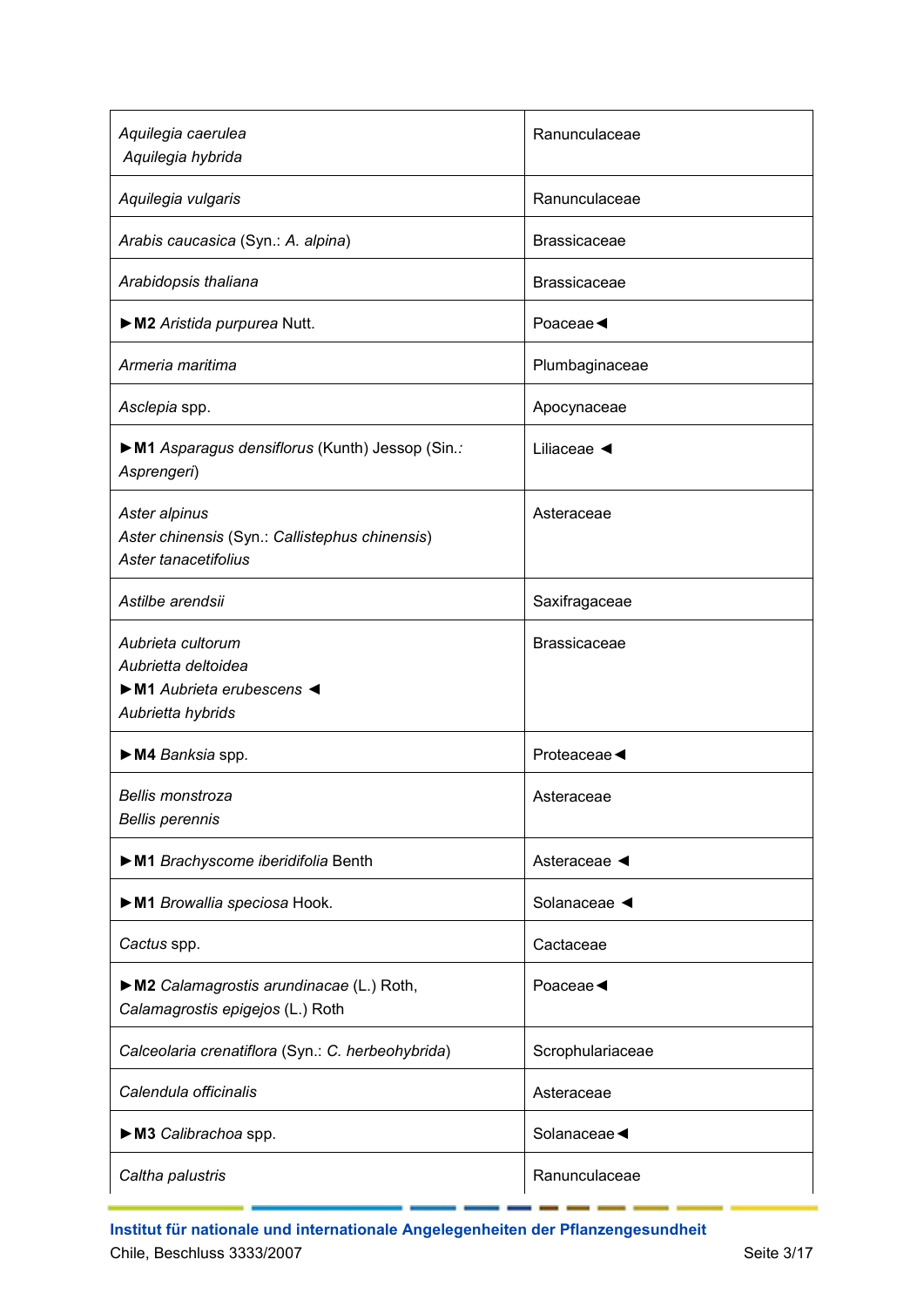| M4 Canna x generalis L. H. Bailey                                                                                                                                                                                                                | Cannaceae $\blacktriangleleft$ |
|--------------------------------------------------------------------------------------------------------------------------------------------------------------------------------------------------------------------------------------------------|--------------------------------|
| Campanula spp.                                                                                                                                                                                                                                   | Campanulaceae                  |
| Catharanthus roseus (Syn.: Ammocallis rosea, Lochnera<br>rosea, Vinca rose)                                                                                                                                                                      | Apocynaceae                    |
| Celosia argentea<br>Celosia argentea var. cristata (Syn.: Celosia cristata)<br>Celosia argentea var. plumosa (Syn.: Celosia plumosa)                                                                                                             | Amaranthaceae                  |
| M4 Cephalotus follicularis                                                                                                                                                                                                                       | Lentibulariaceae               |
| Cereus spp.                                                                                                                                                                                                                                      | Cactaceae                      |
| Chaenorhinum glareosum                                                                                                                                                                                                                           | Plantaginaceae                 |
| Chamaedorea elegans<br>Chamaedorea seifrirzi                                                                                                                                                                                                     | Arecaceae                      |
| Cheiranthus allionii (Syn.: Erysimum allionii; Cheiranthus<br>x marshallii)<br>Cheiranthus cheiri (Syn.: Erysimum cheiri)                                                                                                                        | <b>Brassicaceae</b>            |
| Chrysantemun cinerarifolium<br>Chrysantemun frutescens<br>Chrysantemun indicum<br>Chrysantemun maximum<br>Chrysantemun morifolium<br>Chrysantemun multicaule<br>Chrysantemun paludosum<br>Chrysantemun parthenium<br>Chrysantemun ptarmiciflorum | Asteraceae                     |
| Clarkia unguiculata                                                                                                                                                                                                                              | Onagraceae                     |
| Clematis incana                                                                                                                                                                                                                                  | Ranunculaceae                  |
| Coleus spp.<br>Coleus x hybridus                                                                                                                                                                                                                 | Lamiaceae                      |
| Convolvulus tricolor                                                                                                                                                                                                                             | Convolvulaceae                 |
| Cordyline indivisa (Syn.: Dracaena indivisa)                                                                                                                                                                                                     | Agavaceae                      |
| Coreopsis grandiflorum                                                                                                                                                                                                                           | Asteraceae                     |
| Coreopsis lanceolata                                                                                                                                                                                                                             | Asteraceae                     |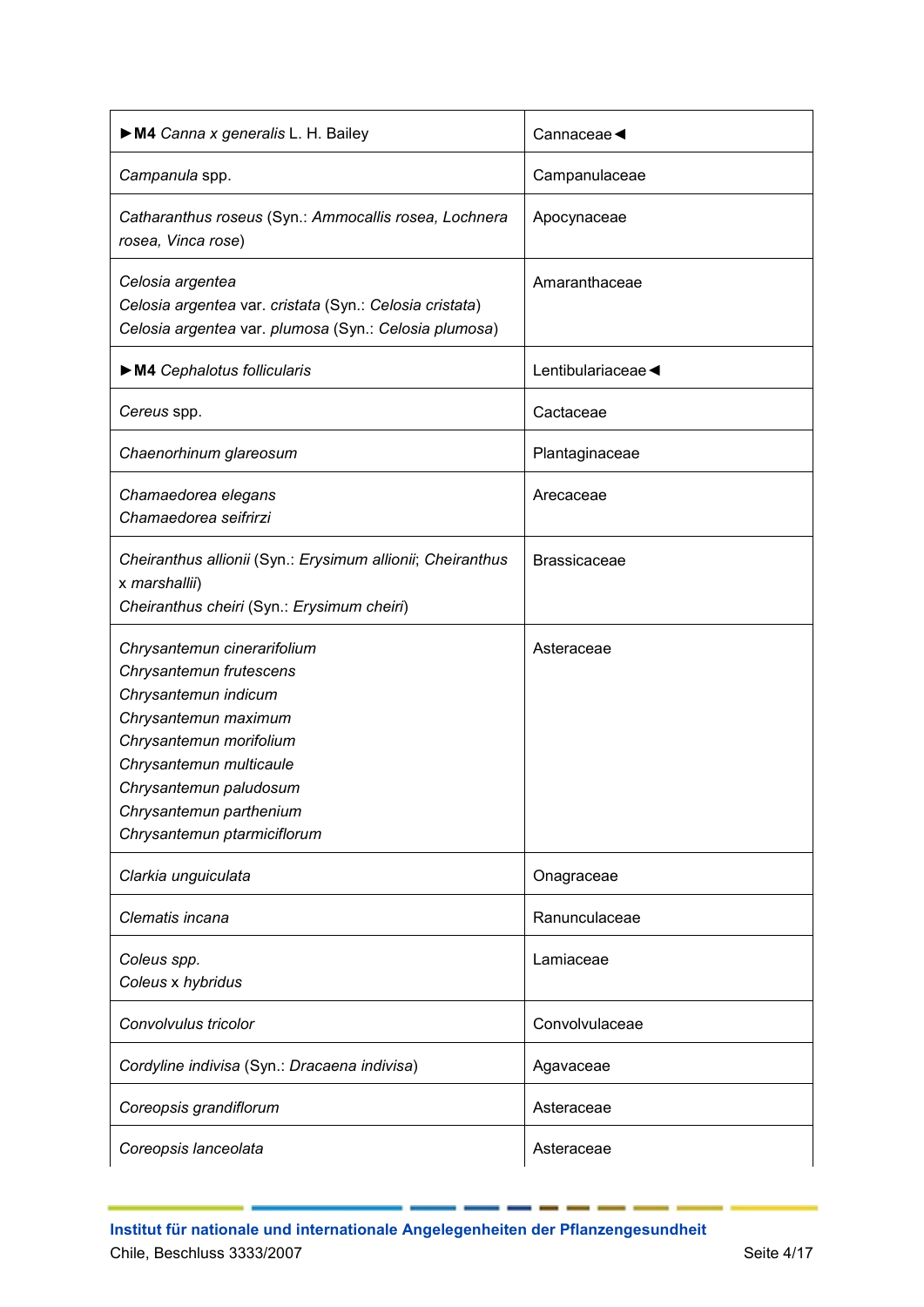| M3 Cortaderia solloana                                 | Poaceae $\triangleleft$        |
|--------------------------------------------------------|--------------------------------|
| Cosmos spp                                             | Asteraceae                     |
| Crossandra infundibuliformis                           | Acanthaceae                    |
| Cuphea aequipetala                                     | Lythraceae                     |
| Cuphea hyssopifolia                                    |                                |
| Cuphea ignea                                           |                                |
| Cuphea lanceolada                                      |                                |
| Cuphea micropetala                                     |                                |
| Cuphea subuligera                                      |                                |
| Cynoglossum amabile                                    | Borraginaceae                  |
| Dahlia caeruleus                                       | Asteraceae                     |
| Dahlia pinnata                                         |                                |
| Dahlia variabilis                                      |                                |
| M4 Darlingtonia californica                            | Sarraceniaceae <               |
| M2 Dasylirion quadrangulatum S. Watson                 | Asparagaceae                   |
| Delphinium ajacis                                      | Ranunculaceae                  |
| Delphinium cardinalis                                  |                                |
| Delphinium chinensis                                   |                                |
| Delphinium elatum                                      |                                |
| Delphinium grandiflorum                                |                                |
| Delphinium x cultorum                                  |                                |
| Dianthus barbatus                                      | Caryophyllaceae                |
| Dianthus caryophillus                                  |                                |
| Dianthus chinensis                                     |                                |
| Dianthus hybrida                                       |                                |
|                                                        |                                |
| Diascia spp.                                           | Scrophulariaceae               |
| Dichondra argentea                                     | Convolvulaceae                 |
| Dichondra repens (Syn.: D. micrantha)                  |                                |
| Dictamnus albus                                        | Rutaceae                       |
| Dimorphotheca sinuata (Syn.: Dimorphotheca aurantiaca) | Asteraceae                     |
| M2 Dioon spinulosum Dyer ex Eichler                    | Zamiaceae $\blacktriangleleft$ |
| Dodecatheon meadia                                     | Primulaceae                    |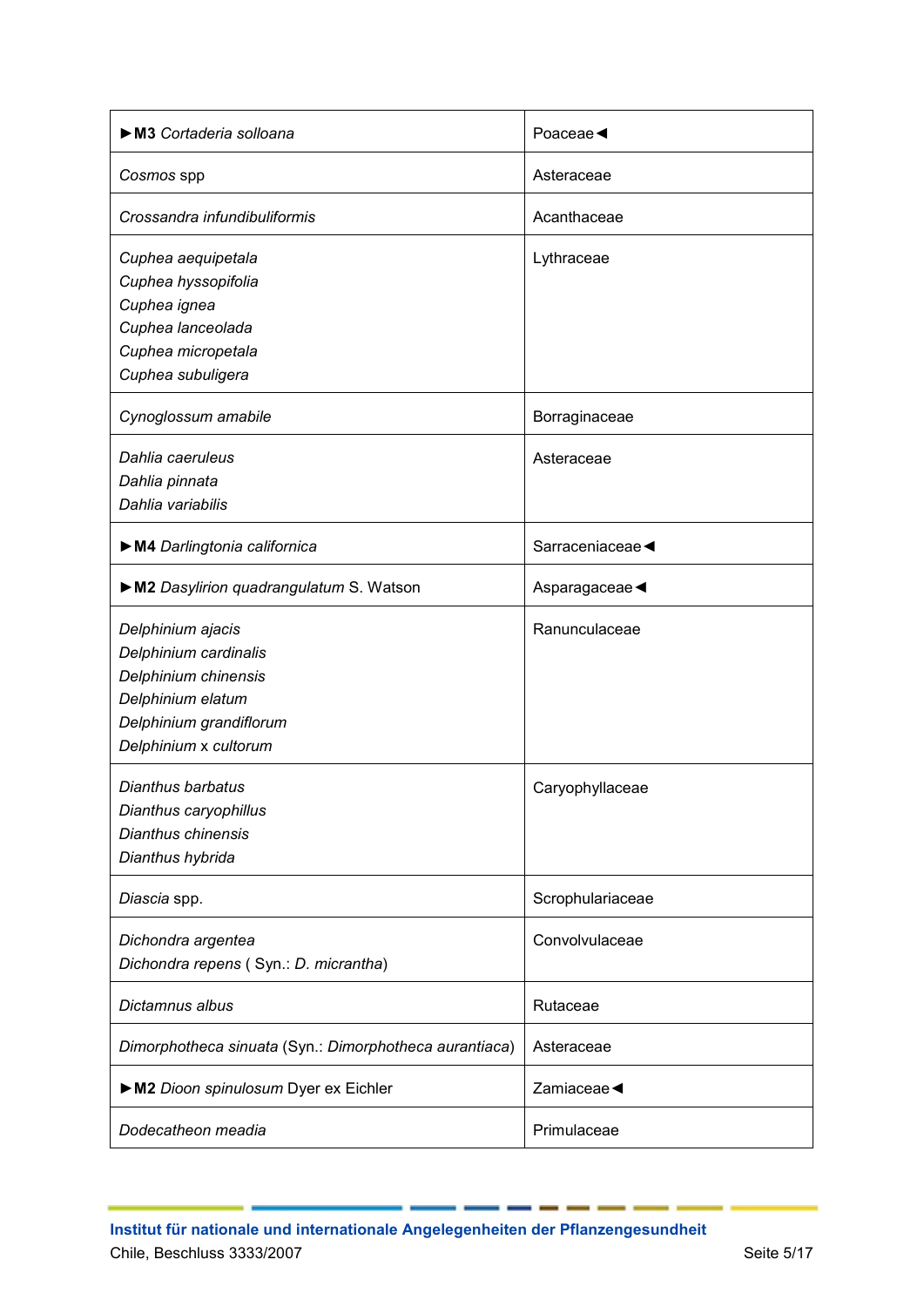| Dorotheanthus bellidiformis (Sin.: Mesembryanthemum<br>criniflorum L.)        | Aizoaceae           |
|-------------------------------------------------------------------------------|---------------------|
| Draba alzoides                                                                | <b>Brassicaceae</b> |
| Eccremocarpus scaber                                                          | Bignonaceae         |
| Echinocactus spp. (außer E. texensis)                                         | Cactaceae           |
| Echinocereus spp.                                                             | Cactaceae           |
| Echinops ritro                                                                | Asteraceae          |
| M2 Echium plantagineum L.<br>Echium vulgare L.                                | Boraginaceae        |
| Ensete spp.                                                                   | Musaceae            |
| Eryngium alpinum                                                              | Apiaceae            |
| M1 Erysimum allionii hort (Sin.: Erysimum marshallii)                         | Brassicaceae <      |
| Eschscholzia californica                                                      | Papaveraceae        |
| M3 Euphorbia hypericifolia                                                    | Euphorbiaceae       |
| Eustoma russellianum (Syn.: Eustoma grandiflorum,<br>Lisianthus grandiflorum) | Gentianaceae        |
| Exacum affine                                                                 | Gentianaceae        |
| Felicia heterophyllia                                                         | Asteraceae          |
| Ferocactus spp.                                                               | Cactaceae           |
| Freesia spp.                                                                  | Iridaceae           |
| Gaillardia aristata<br>Gaillardia pulchella                                   | Asteraceae          |
| Gazania x hybrida<br>Gazania rigens<br>Gazania splendes                       | Asteraceae          |
| Gentiana spp.                                                                 | Gentianaceae        |
| Geranium pratense<br>Geranium sanguineum                                      | Geraniaceae         |
| Geum chiloense                                                                | Rosaceae            |

**Institut für nationale und internationale Angelegenheiten der Pflanzengesundheit** Chile, Beschluss 3333/2007 Seite 6/17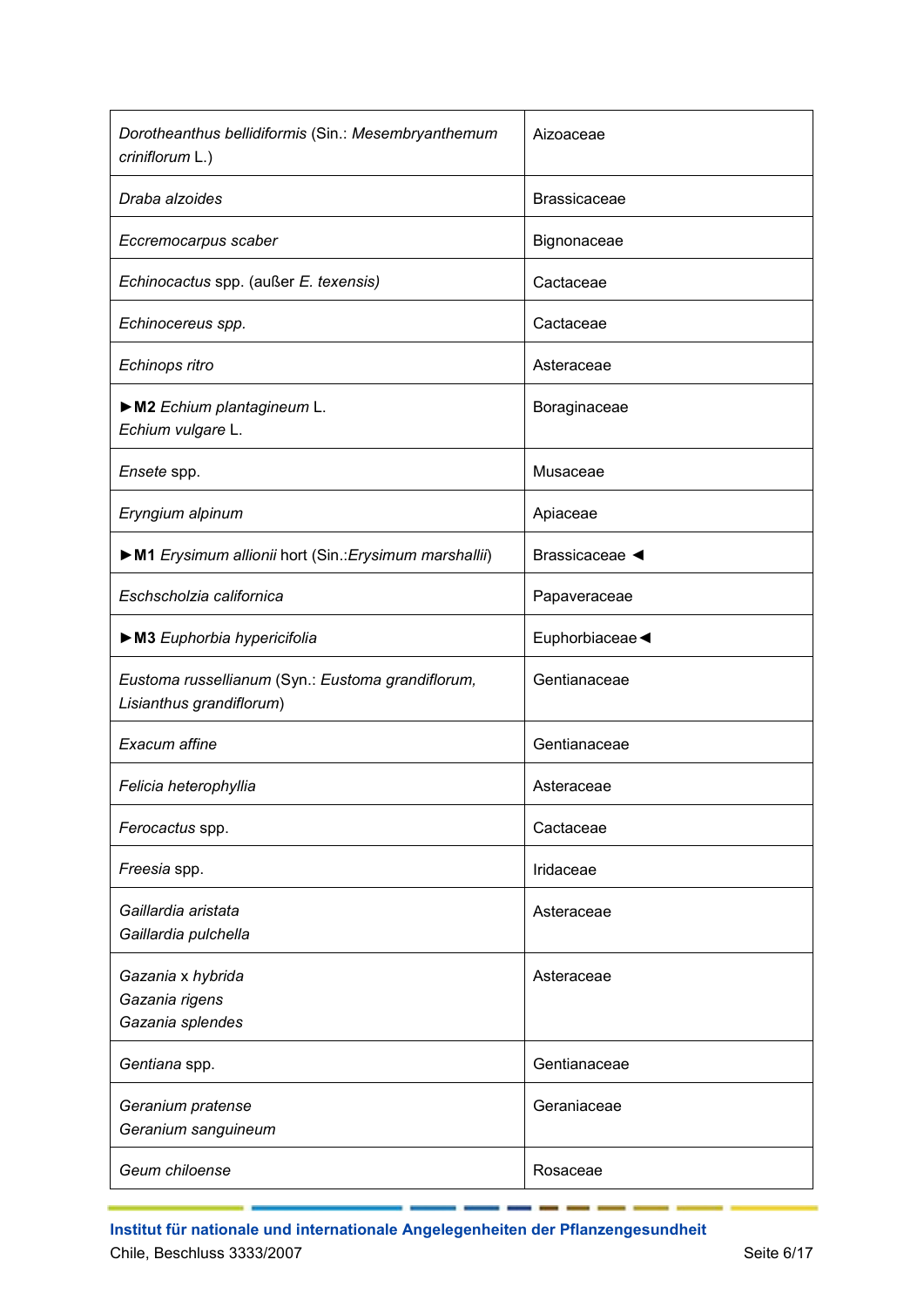| Godetia amoena<br>Godetia bottae<br>Godetia grandiflora<br>Godetia rubriconda<br>Godethia whitney                                                                      | Onagraeae           |
|------------------------------------------------------------------------------------------------------------------------------------------------------------------------|---------------------|
| Gomphrena globosa                                                                                                                                                      | Amaranthaceae       |
| Gymnocalycium spp.                                                                                                                                                     | Cactaceae           |
| Gypsophyla spp.                                                                                                                                                        | Cariofilaceae       |
| M4 Heliamphora minor                                                                                                                                                   | Sarraceniaceae      |
| Heliconia rostrata                                                                                                                                                     | Heliconiaceae       |
| Helichrysum bracteatum                                                                                                                                                 | Asteraceae          |
| Heliotropium arborescens<br>Heliotropium peruvianum                                                                                                                    | Boraginaceae        |
| Helipterum anthemoides<br>Helipterum humboldtianum<br>Helipterum manglesi (Syn.: Rhodante manglesi)<br>Helipterum roseum (Syn.: Rhodante clorocephala subsp.<br>rosea) | Asteraceae          |
| Helleborus spp.                                                                                                                                                        | Ranunculaceae       |
| Hesperis matronalis                                                                                                                                                    | <b>Brassicaceae</b> |
| Heuchera americana                                                                                                                                                     | Saxifragaceae       |
| Hypoestes spp.                                                                                                                                                         | Acanthaceae         |
| Iberis sempervirens                                                                                                                                                    | <b>Brassicaceae</b> |
| Impatiens balsamina<br>Impatiens hawkerii<br>Impatiens holstii<br>Impatiens wallerana                                                                                  | Balsaminaceae       |
| M1 Ipomoea nil                                                                                                                                                         | Convolvulaceae <    |
| M2 Juncus tenuis Willd.                                                                                                                                                | Juncaceae           |
| Kniphofia uvaria                                                                                                                                                       | Asphodelaceae       |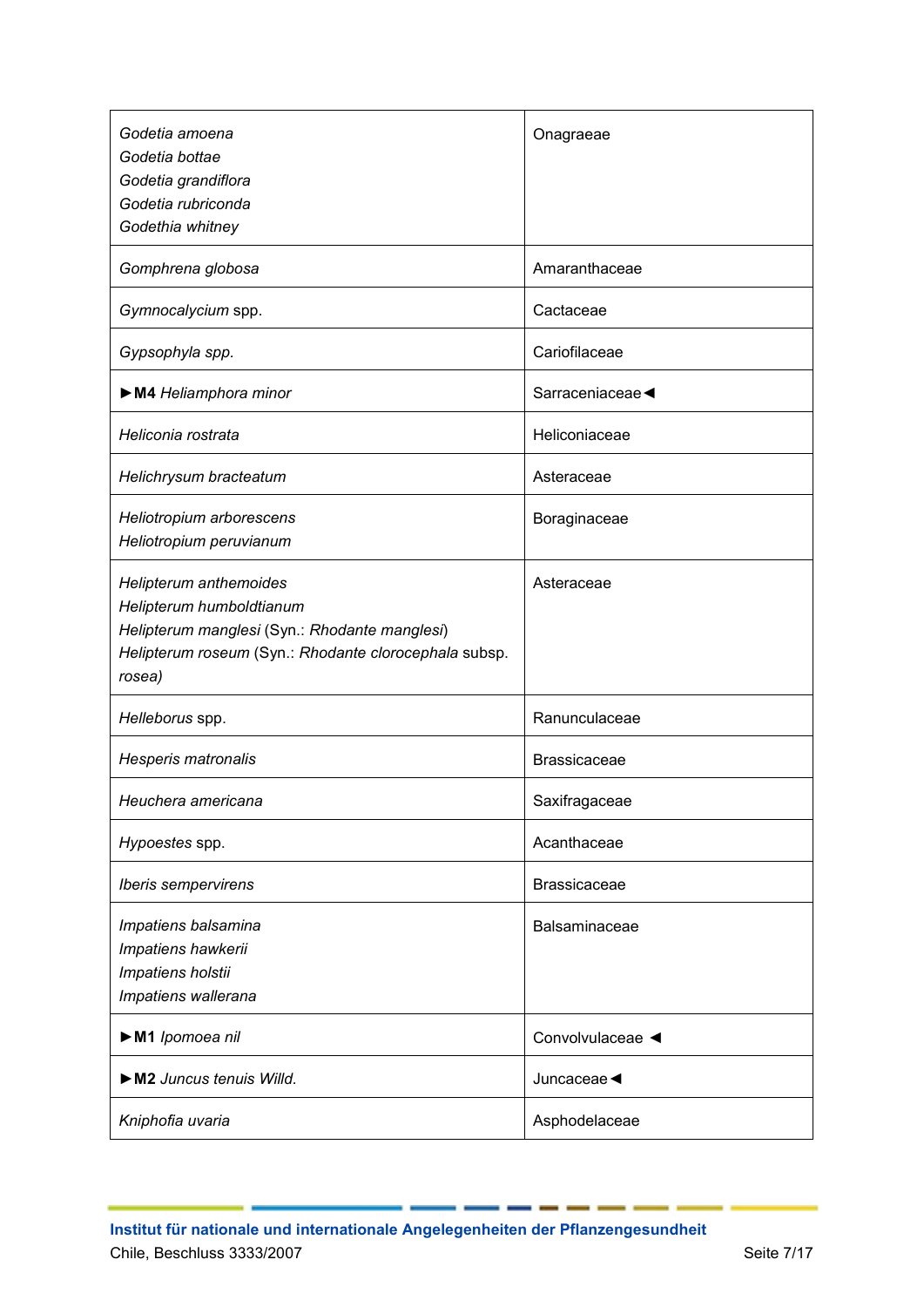| Lavandula stoechas (Syn.: Stoechas arabica, S.<br>officinarum)                      | Lamiaceae           |
|-------------------------------------------------------------------------------------|---------------------|
| Lavatera trimestres                                                                 | Malvaceae           |
| M1 Leontopodium alpinum Cass. (Sin.:<br>Leontopodium nivale (Ten.) Hand.-Mazz.)     | Asteraceae ◀        |
| Leucanthemum maximum                                                                | Asteraceae          |
| M1 Leucophyta brownii                                                               | Asteraceae ◀        |
| Lewsia spp.                                                                         | Portulacaceae       |
| Limonium sinuatum (Syn.: Statice sinuata, Statice<br>limonium, Limonium latifolium) | Plumbaginaceae      |
| Linaria maroccana                                                                   | Scrophulariaceae    |
| Lobelia erinus<br>Lobelia speciosa                                                  | Campanulaceae       |
| Luzula nivea                                                                        | Portulacaceae       |
| Lychnis alpina<br>Lychnis chalcedonica                                              | Caryophyllaceae     |
| M2 Macrozamia communis L. A. S. Johnson                                             | Zamiaceae <         |
| M2 Malcolmia maritima (L.) W. T. Aiton (syn.:<br>Cheiranthus maritimus L.)          | Brassicaceae ◀      |
| Malva moschata                                                                      | Malvaceae           |
| Mathiola incana<br>Mathiola indica                                                  | <b>Brassicaceae</b> |
| Meconopsis spp.                                                                     | Papaveraceae        |
| M1 Medemia nobilis (Sin.: Bismarckia nobilis)                                       | Asteraceae          |
| Melampodium paludosum                                                               | Asteraceae          |
| Melica transsilvanica                                                               | Poaceae             |
| Melissa officinalis                                                                 | Lamiaceae           |
| Mentha piperita<br>Mentha spicata                                                   | Lamiaceae           |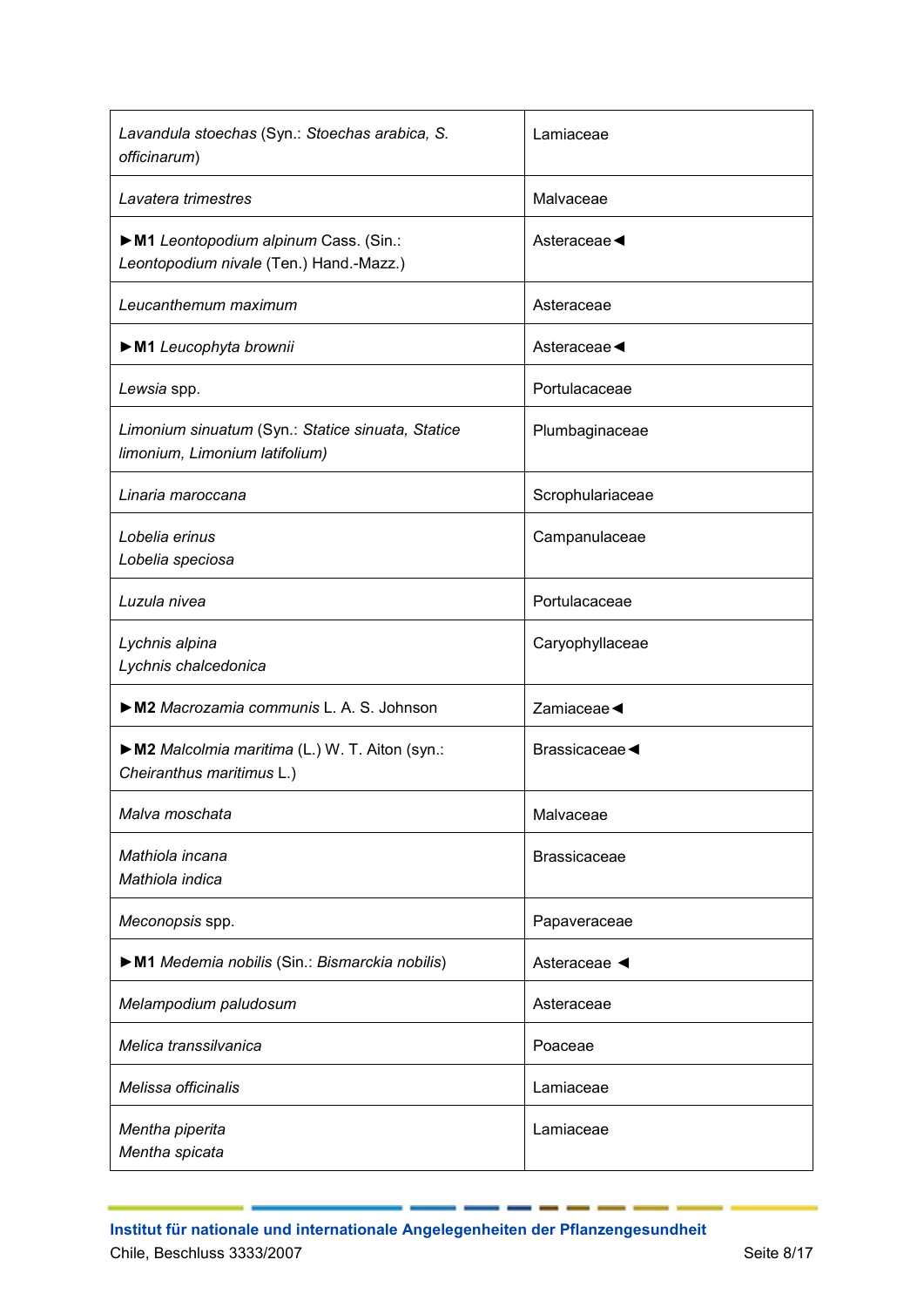| Mimulus x hybridus                                                                                                                                     | Scrophulariaceae               |
|--------------------------------------------------------------------------------------------------------------------------------------------------------|--------------------------------|
| Mirabilis jalapa                                                                                                                                       | Nyctagniaceae                  |
| Momordica charantia                                                                                                                                    | Cucurbitaceae                  |
| Monstera deliciosa                                                                                                                                     | Araceae                        |
| Moluccella laveis                                                                                                                                      | Lamiaceae                      |
| Musa spp.                                                                                                                                              | Musaceae                       |
| Myosotis alpestris<br>Myosotis oblongata<br>Myosotis sylvatica                                                                                         | Boraginaceae                   |
| Nemesia strumosa                                                                                                                                       | Scrophulariaceae               |
| M4 Nepenthes sanguinea                                                                                                                                 | Nepenthaceae <                 |
| Nierembergia hippomanica (Syn.: N. hippomanica var<br>caerulea)                                                                                        | Solanaceae                     |
| Nigella sativa                                                                                                                                         | Ranunculaceae                  |
| M1 Nolana paradoxa Lindl.                                                                                                                              | Solanaceae <                   |
| M2 Nolina durangensis Trel.                                                                                                                            | Asparagaceae <                 |
| Notocactus spp.                                                                                                                                        | Cactaceae                      |
| Oenothera biennis<br>M4 Oenothera lindheimeri (Syn: Gaura lindheimeri)<br>M4 Oenothera missouriensis<br>Oenothera ▶ M4 pallida ◀<br>Oenothera speciosa | Onagraceae                     |
| Opuntia ficus indica                                                                                                                                   | Cactaceae                      |
| M2 Osteospermum spp.                                                                                                                                   | Asteraceae                     |
| M2 Paeonia rockii (S.G. Haw & Lauener) T. Hong &<br>J.J. Li                                                                                            | Paeoniaceae                    |
| Papaver nudicaule<br>Papaver orientalis<br>Papaver rhoeas                                                                                              | Papaveraceae                   |
| M2 Parajubea torallyi (G. Martens) Burret                                                                                                              | Arecaceae $\blacktriangleleft$ |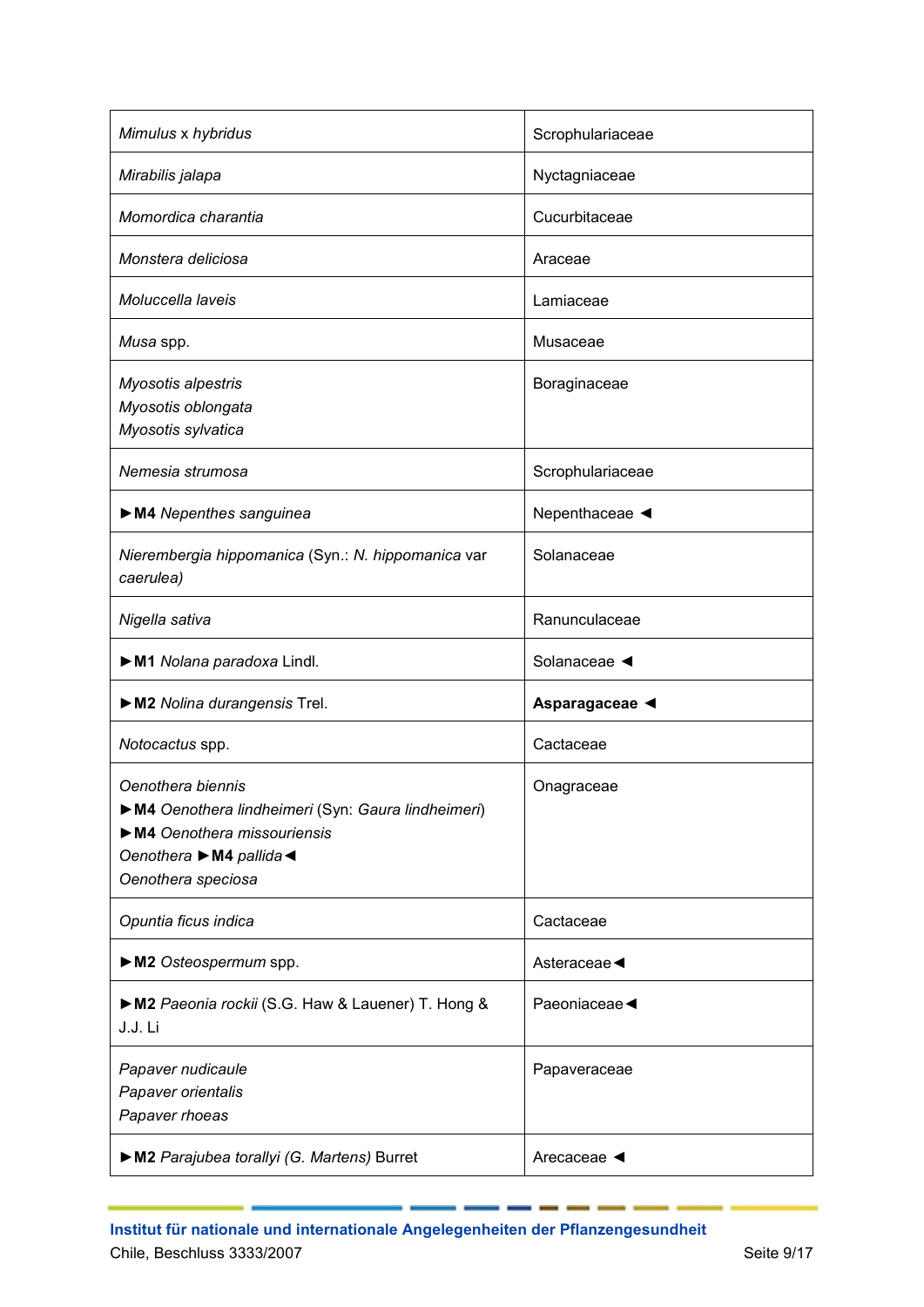| M2 Paulownia tomentosa (Thunb.) Steud.                                            | Paulowniaceae <                   |
|-----------------------------------------------------------------------------------|-----------------------------------|
| M4 Pelargonium peltatum (Syn: Geranium peltatum)                                  | Geraniaceae                       |
| Pelargonium x hortorum                                                            | Geraniaceae                       |
| Penstemon spp                                                                     | Scrophulariaceae                  |
| M2 Pentas lanceolata (Forssk.) Deflers                                            | Rubiaceae ◀                       |
| Pericallis x hybrida (Syn.: P. lanata x P.cruenta)                                | Asteraceae                        |
| M4 Perovskia atriplicifolia Benth                                                 | Lamiaceae $\blacktriangleleft$    |
| Petunia grandiflora<br>Petunia x hybrida                                          | Solanaceae                        |
| Phacelia spp.                                                                     | Boraginaeae                       |
| ▶ M2 Phedimus middendorffianus (Maxim.) 't Hart (syn.:<br>Sedum middendorffianum) | Crassulaceae $\blacktriangleleft$ |
| Philodendron lundii<br>Philodendron selloum                                       | Araceae                           |
| Phlox drumondii                                                                   |                                   |
| Phyllocactus spp. (Syn.: Epiphyllum spp)                                          | Cactaceae                         |
| Physalis spp.                                                                     | Solanaceae                        |
| M4 Pinguicula grandiflora                                                         | Lentibulariaceae                  |
| Platycodon grandiflorum                                                           | Campanulaceae                     |
| Plumbago auriculata (Syn.: Plumbago capensis)                                     | Plumbaginaceae                    |
| Portulaca grandiflora                                                             | Portulacaceae                     |
| Protea spp.                                                                       | Proteaceae                        |
| $\triangleright$ M2 Ptilotus exaltatus Nees                                       | Amaranthaceae                     |
| M4 Pycnosorus globosus (Syn: Craspedia globosa)                                   | Asteraceae ◀                      |
| Pyrethrum hybridum                                                                | Asteraceae                        |
| Ratibida columnaris                                                               | Asteraceae                        |
| M2 Ravenea ribularis Jum. & H. Perrier                                            | Arecaceae                         |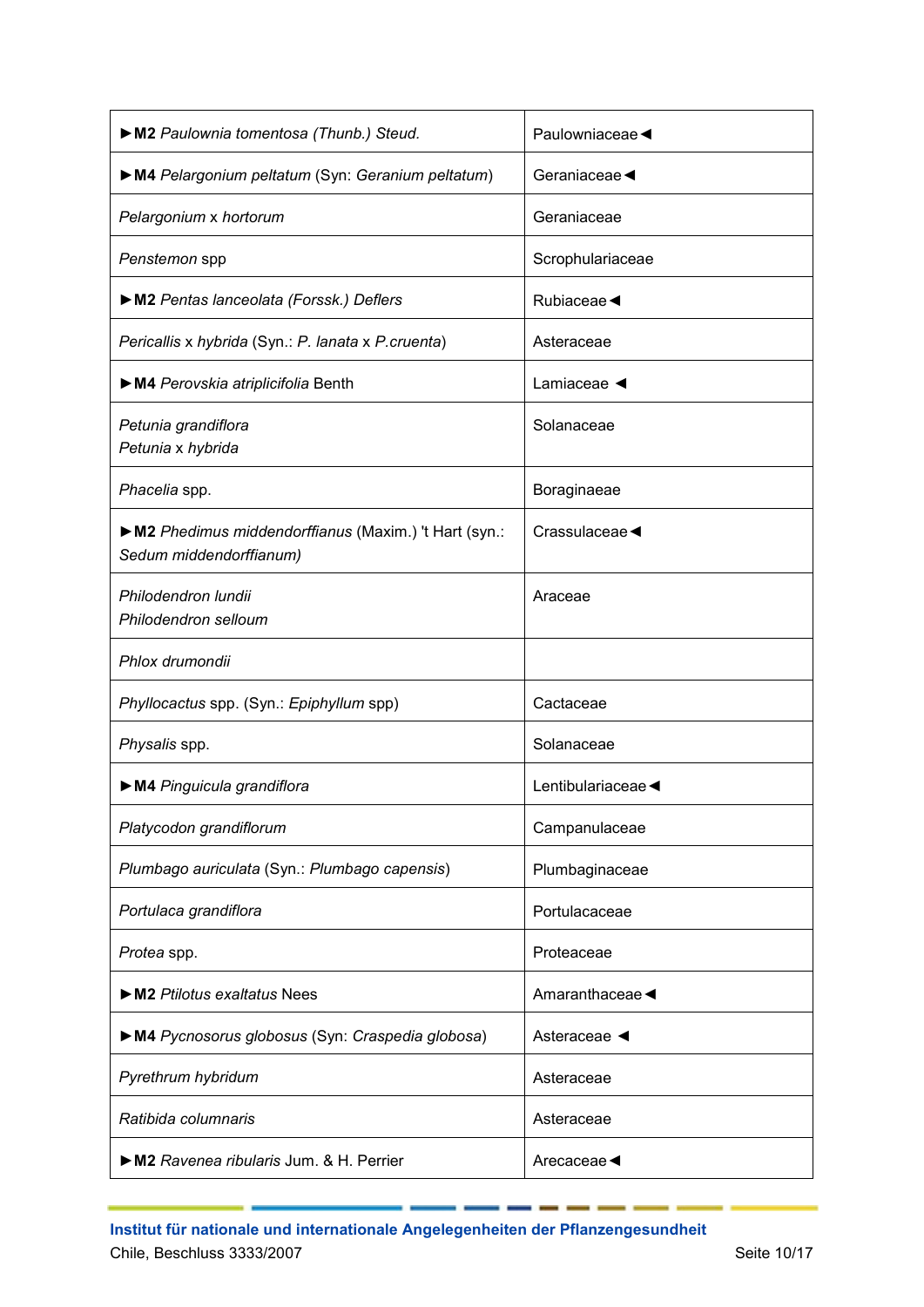| M2 Reseda lutea L.                                                                                                                                                                                                                                                                                                                                                                                                                                                                                                                                                                               | Resedaceae         |
|--------------------------------------------------------------------------------------------------------------------------------------------------------------------------------------------------------------------------------------------------------------------------------------------------------------------------------------------------------------------------------------------------------------------------------------------------------------------------------------------------------------------------------------------------------------------------------------------------|--------------------|
| Rhipsalidopsis spp. (Syn.: Hatiora spp).                                                                                                                                                                                                                                                                                                                                                                                                                                                                                                                                                         | Cactaceae          |
| M1 Rhodochiton atrosanguineus (Sin.: Rhodochiton<br>atrosanguineum; R. volubilis)                                                                                                                                                                                                                                                                                                                                                                                                                                                                                                                | Scrophulariaceae < |
| Rudbeckia fulgida var sullivantii<br>Rudbeckia hirta<br>Rudbeckia gloriosa (Syn. R. fulgida)<br>Rudbeckia laciniata<br>Rudbeckia maxima<br>Rudbeckia nitida,<br>Rudbeckia purpurea (Syn.: Echinacea purpurea,<br>Brauneria purpurea)<br>Rudbeckia sullivantii                                                                                                                                                                                                                                                                                                                                    | Asteraceae         |
| M5 Salvia spp., außer S. officinalis <                                                                                                                                                                                                                                                                                                                                                                                                                                                                                                                                                           | Lamiaceae          |
| Sanvitalia procumbens                                                                                                                                                                                                                                                                                                                                                                                                                                                                                                                                                                            | Asteraceae         |
| Scabiosa atropurpurea<br>Scabiosa caucasica<br>Scabiosa japonica                                                                                                                                                                                                                                                                                                                                                                                                                                                                                                                                 | Dipsacaceae        |
| M1 Schefflera actinophylla (Endl.) Harms <<br>Schefflera elegantísima (Syn.: Dizygotheca elegantísima,<br>Aralia elegantísima)                                                                                                                                                                                                                                                                                                                                                                                                                                                                   | Araliaceae         |
| Schiazantus x wisetonensis                                                                                                                                                                                                                                                                                                                                                                                                                                                                                                                                                                       | Solanaceae         |
| $\triangleright$ M2 Sedum acre L.<br>$\triangleright$ M1 Sedum album $\blacktriangleleft$<br>$\triangleright$ M1 Sedum ewersii <<br>$\triangleright$ M1 Sedum lydium $\blacktriangleleft$<br>M1 Sedum oreganum<br>Sedum pulchellum<br>$\triangleright$ M1 Sedum rupestre $\triangleleft$<br>$\triangleright$ M1 Sedum sexangulare <<br>M1 Sedum sieboldii <<br>$\triangleright$ M2 Sedum stefco $\triangleleft$<br>Sedum spurium ▶ M1 --- ◀<br>M2 Sedum telephium L. (syn.: Sedum purpurascens W.<br>D. J. Koch; Hylotelelphium telephium (L.) H. Ohba subsp.<br>telephium) $\blacktriangleleft$ | Crassulaceae       |
| Sempervirum spp.                                                                                                                                                                                                                                                                                                                                                                                                                                                                                                                                                                                 | Crassulaceae       |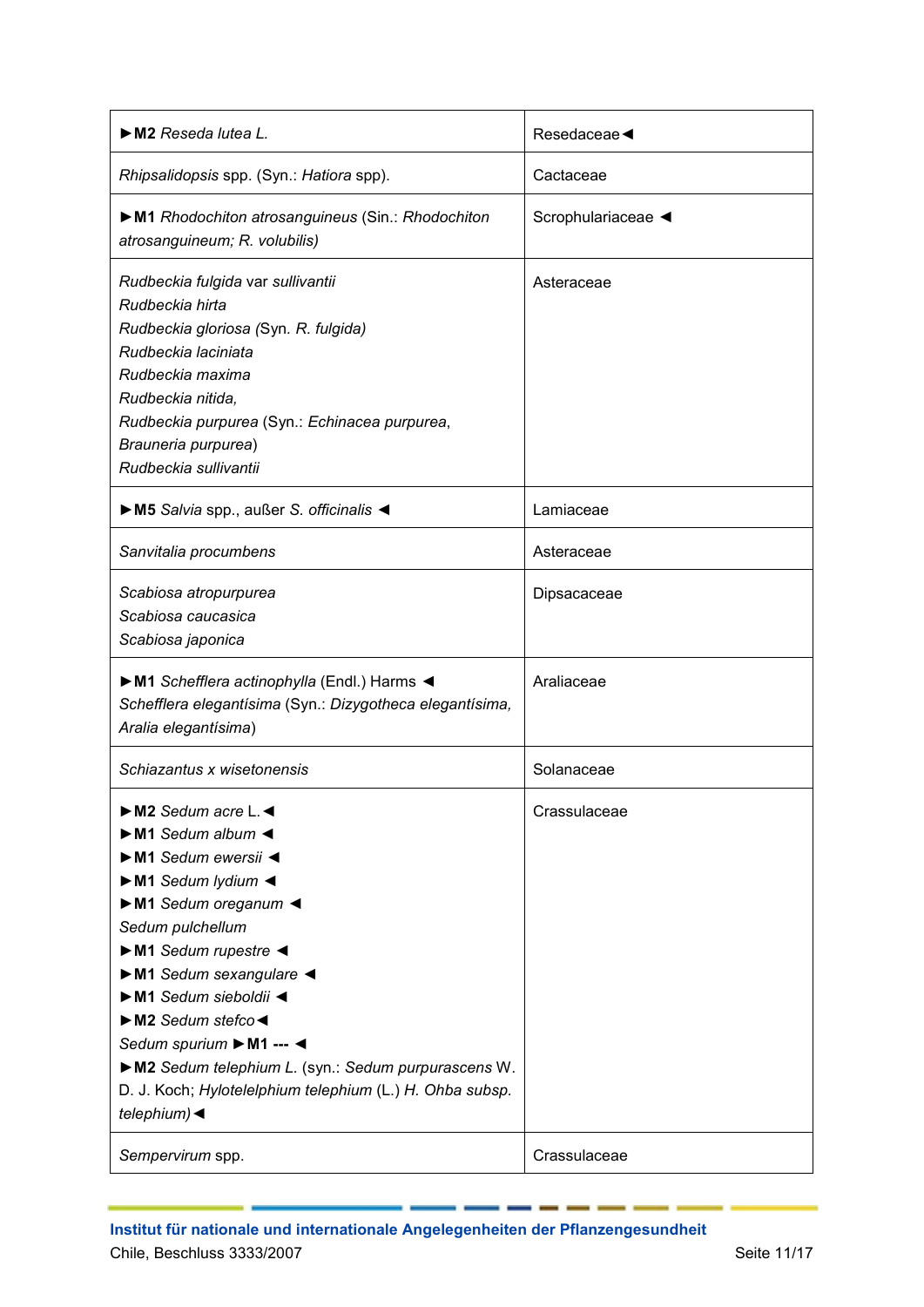| Solenostemon scutettariodes                                                   | Lamiaceae               |
|-------------------------------------------------------------------------------|-------------------------|
| $\triangleright$ M1 Sorbus torminales                                         | Rosaceae ◀              |
| Spathyphyllum spp.                                                            | Araceae                 |
| Stachys byzantina                                                             | Lamiaceae               |
| ► M1 Stipa tenuissima (Sin.: Nassella tenuissima (Trin.)<br>Barkworth)        | Poaceae $\triangleleft$ |
| Strelitzia spp.                                                               | Strelitziaceae          |
| M3 Sutera cordata (syn. Chaenostoma cordatum                                  | Scrophulariaceae        |
| Tagetes erecta<br>Tagetes patula<br>Tagetes tenuifolia                        | Asteraceae              |
| Thalictrum delavayi<br>Thalictrum flavum<br>Thalictrum rochebrunianum         | Ranunculaceae           |
| Thunbergia alata                                                              | Acanthaceae             |
| Titonia sp                                                                    | Asteraceae              |
| Torenia fournieri                                                             | Scrophulariaceae        |
| Trachelium caeruleum                                                          | Campanulaceae           |
| Trollius pumilus                                                              | Ranunculaceae           |
| M2 Tropaeolum peregrinum L.                                                   | Tropaeolaceae           |
| M4 Utricularia sandersonii                                                    | Lentibulariaceae        |
| Verbascum x hybrida<br>Verbascum phoenicum                                    | Scrophulariaceae        |
| Verbena x hybrida<br>Verbena hortensis<br>Verbena speciosa                    | Verbenaceae             |
| Veronica spicata (Syn.: V. hybrida)<br>Veronica longifolia<br>Veronica repens | Scrophulariaceae        |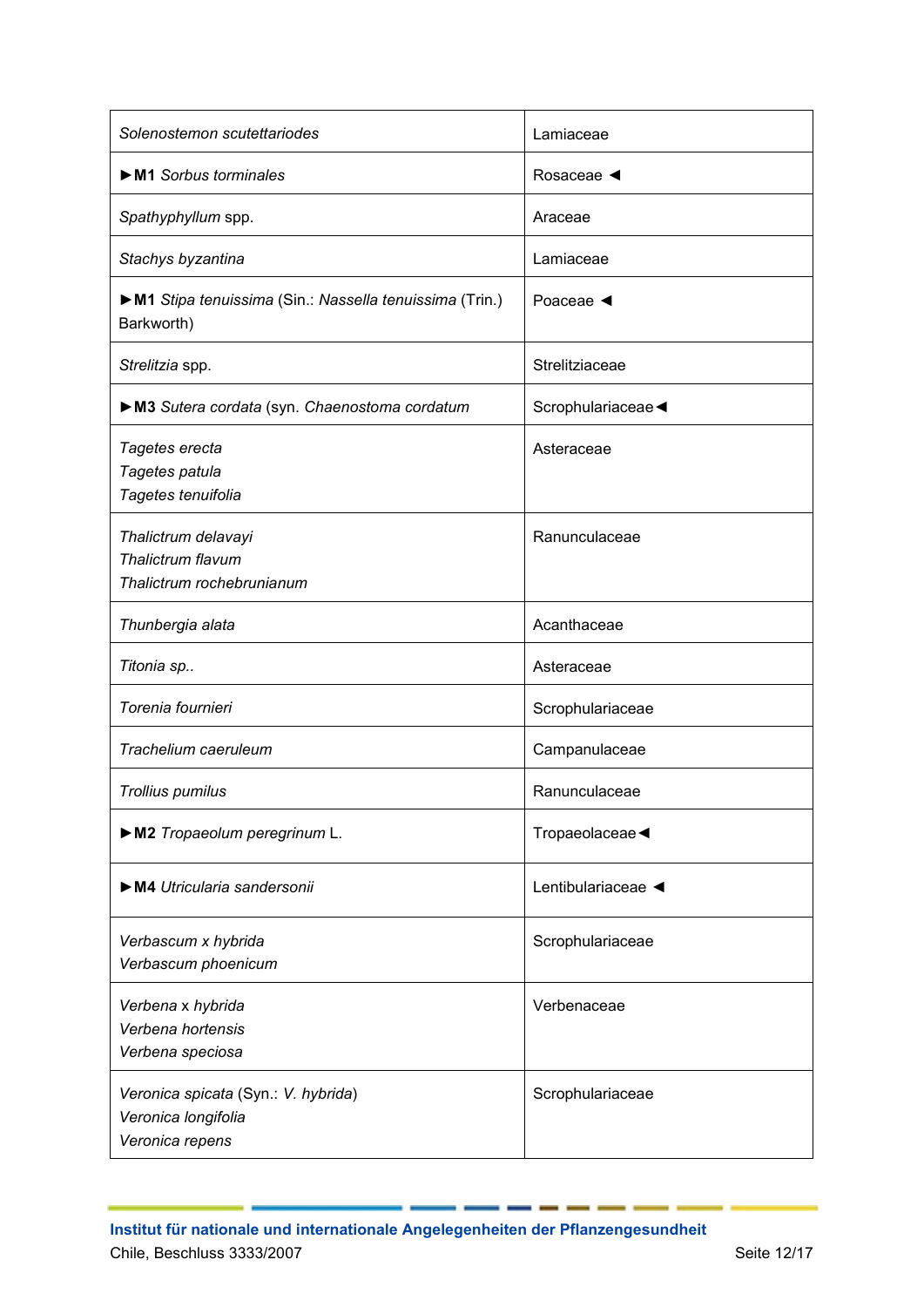| Viola cornuta                                                                      | Violaceae                         |
|------------------------------------------------------------------------------------|-----------------------------------|
| Viola odorata                                                                      |                                   |
| Viola tricolor                                                                     |                                   |
| Viola wittrockiana                                                                 |                                   |
| M2 Yucca rigida (Engelmann) ex Trelease<br>M2 Yucca rostrata Engelmann ex Trelease | Asparagaceae $\blacktriangleleft$ |
| $\triangleright$ M2 Zelkova spp.                                                   | Asparagaceae                      |
| Zinnia spp                                                                         | Asteraceae                        |

- **►M6** 1.1 Für Saatgut von *Salvia divinorum* werden zwar keine zusätzlichen Erklärungen gefordert, es wird jedoch eine Genehmigung in Form eines Beschlusses als Einzelfallentscheidung der Abteilung Schutz der Landwirtschaft, Forstwirtschaft und des Saatguts des SAG benötigt; dessen Ausstellung setzt eine Genehmigung gemäß Artikel 9 des Gesetzes 20000 von 2005 und seiner Verordnungen, verabschiedet durch das Dekret des Ministeriums des Innern Nr. 867 von 2007, die den illegalen Handel mit Betäubungsmitteln und psychotropen Substanzen unter Strafe stellen, voraus. ◄
- **►M6** 1.2 Für Saatgut von *Salvia* spp. ist im Pflanzengesundheitszeugnis die Art anzugeben (unabhängig von den pflanzengesundheitlichen Anforderungen für die Gattung). ◄
	- 2. Saatgut der unten genannten Zierpflanzenarten muss von einem Pflanzengesundheitszeugnis, das von der Nationalen Pflanzenschutzorganisation des Ursprungslandes ausgestellt wurde, begleitet sein, in dem die folgenden zusätzlichen Erklärungen und vorgenommenen Quarantänebehandlungen angegeben sind.

| Art                                                                                                                                     | <b>Familie</b> | Zusätzliche Erklärung und/oder<br><b>Behandlung</b>                                                                  |
|-----------------------------------------------------------------------------------------------------------------------------------------|----------------|----------------------------------------------------------------------------------------------------------------------|
| Archontophoenix alexandre                                                                                                               | Arecaceae      | Die Partie wurde gegen Pachymerus<br>spp. (Col. Bruchidae) begast.                                                   |
| Arenga engleri                                                                                                                          | Arecaceae      | Die Partie wurde gegen Pachymerus<br>spp. (Col. Bruchidae) begast.                                                   |
| Begonia elatior<br>Begonia x hybrida,<br>Begonia semperflorens (Syn.:<br>Begonia x semperflorens<br>cultorum)<br>Begonia x tuberhybrida | Begoniaceae    | Die Sendung ist in einer amtlichen<br>Laboruntersuchung als frei von<br>Aphelenchoides fragariae befunden<br>worden. |
| Bismarckia nobilis                                                                                                                      | Arecaceae      | Die Partie wurde gegen Pachymerus<br>spp. (Col. Bruchidae) begast.                                                   |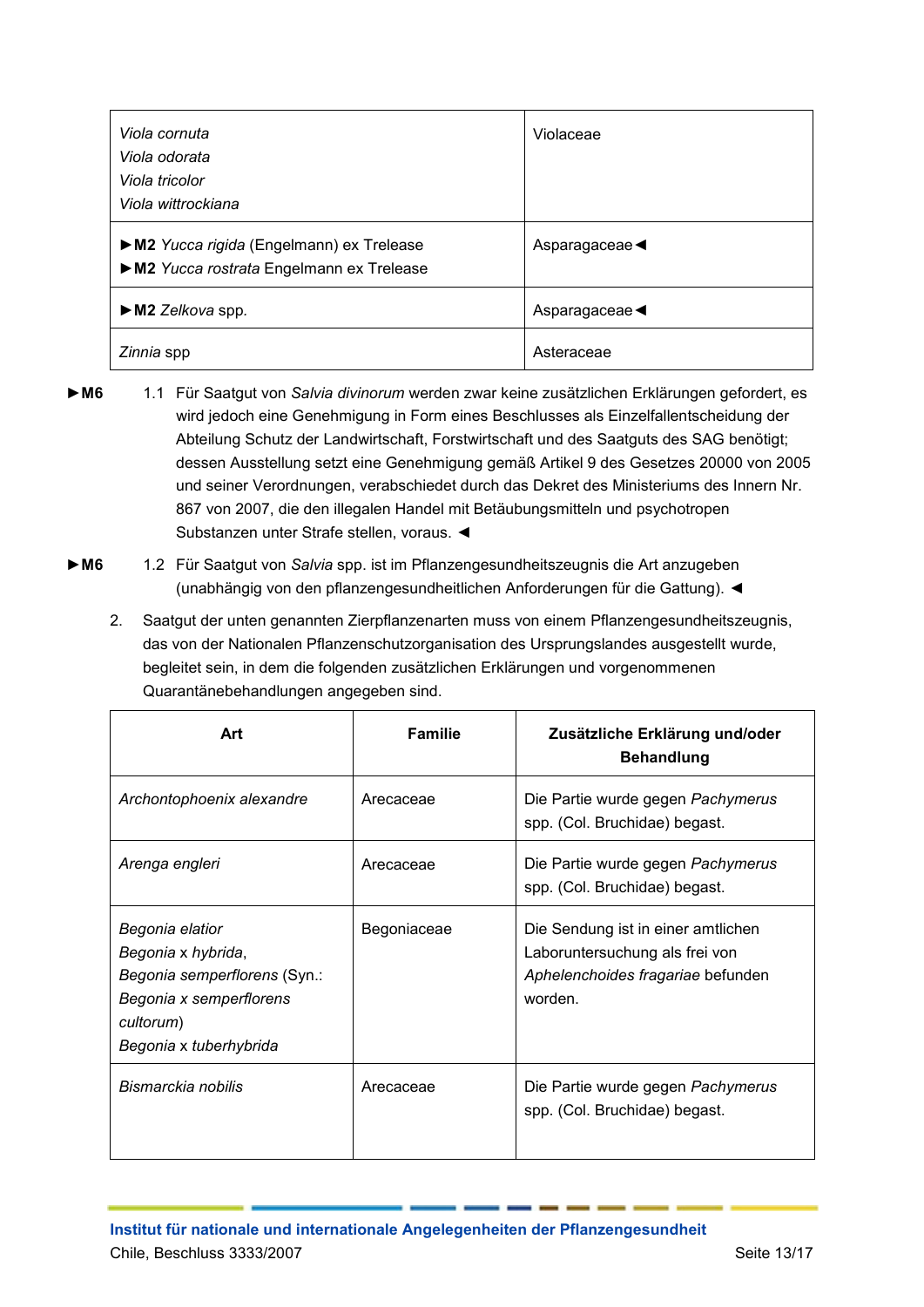| Bouvardia longiflora               | Rubiaceae     | Die Sendung ist in einer amtlichen<br>Laboruntersuchung als frei von<br>Ditylenchus dipsasi befunden worden.                                                                                                                                    |
|------------------------------------|---------------|-------------------------------------------------------------------------------------------------------------------------------------------------------------------------------------------------------------------------------------------------|
| Brahea armata                      | Arecaceae     | Die Partie wurde gegen Pachymerus<br>spp. (Col. Bruchidae) begast.                                                                                                                                                                              |
| Butia capitata<br>Butia yatay      | Arecaceae     | Die Partie wurde gegen Pachymerus<br>spp. (Col. Bruchidae) begast.                                                                                                                                                                              |
| ► M1 Cassia fistula                | Fabaceae      | Die Sendung wurde einer Behandlung<br>zur Bekämpfung folgender<br>Schadorganismen unterzogen:<br>Caryedon serratus (Col.: Bruchidae).<br>Pachymerus gonagra (Col.: Bruchidae)<br>Zabrotes subfasciatus (Col.: Bruchidae)                        |
| Chamaerops humilis                 | Arecaceae     | Die Partie wurde gegen Pachymerus<br>spp. (Col. Bruchidae) begast.                                                                                                                                                                              |
| Clematis incana                    | Ranunculaceae | Die Sendung ist in einer amtlichen<br>Laboruntersuchung als frei von<br>Aphelenchoides fragariae befunden<br>worden.                                                                                                                            |
| Cyclamen persicum                  | Myrcinaceae   | Die Sendung ist in einer amtlichen<br>Laboruntersuchung als frei von<br>Aphelenchoides fragariae befunden<br>worden.                                                                                                                            |
| $\triangleright$ M1 Forsythia spp. | Oleaceae      | Das Saatgut in der Sendung stammt von<br>Mutterpflanzen, die zum optimalen<br>Zeitpunkt kontrolliert und getestet und<br>dabei für frei von Cherry leaf roll virus,<br>Raspberry ringspot virus und Tomato<br>black ring virus befunden wurden. |
| Howea forsteriana                  | Arecaceae     | Die Partie wurde gegen Pachymerus<br>spp. (Col. Bruchidae) begast.                                                                                                                                                                              |
| Jubaeopsis caffra                  | Arecaceae     | Die Partie wurde gegen Pachymerus<br>spp. (Col. Bruchidae) begast.                                                                                                                                                                              |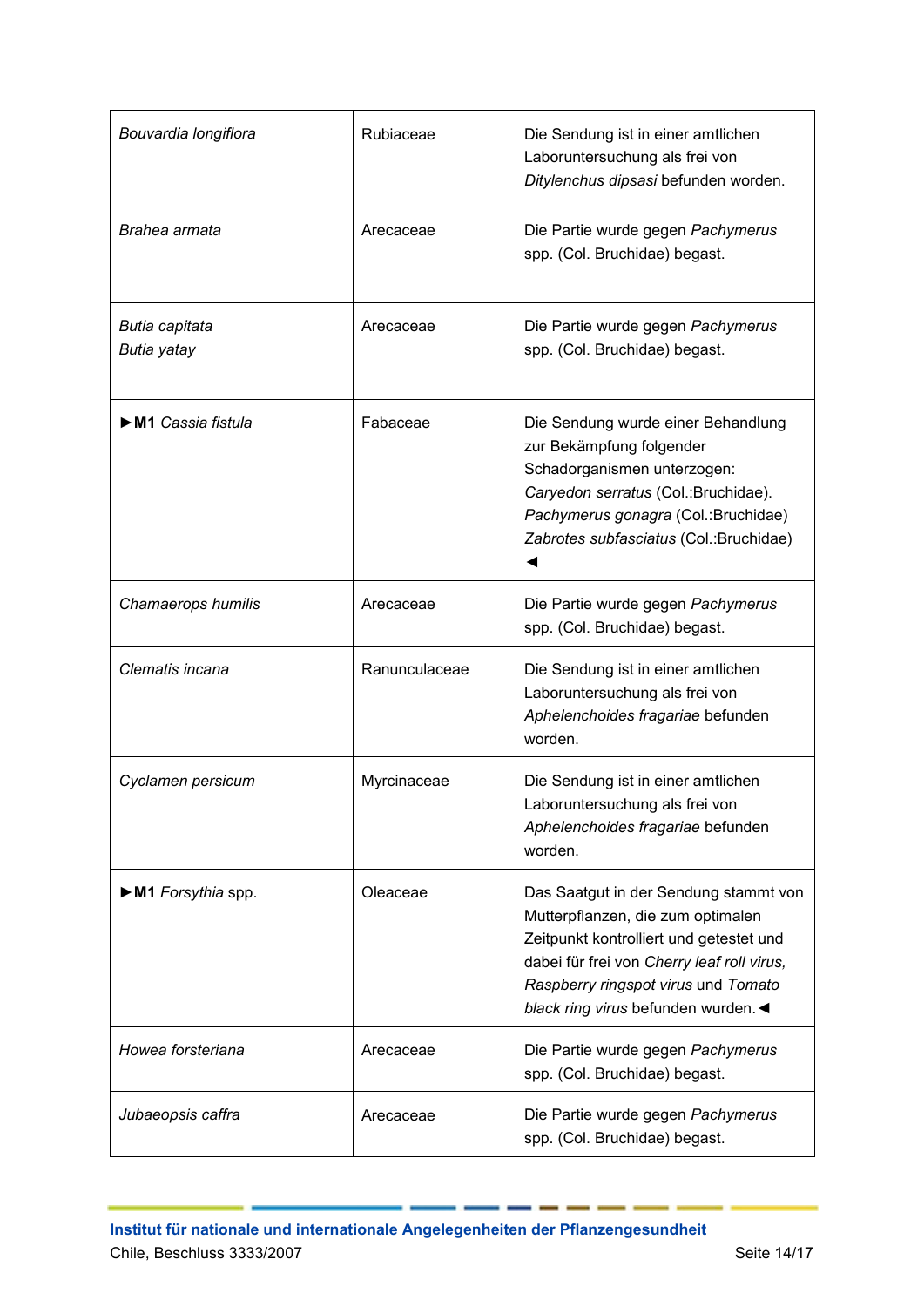| Livistonia decipiens                                                                                                                           | Arecaceae     | Die Partie wurde gegen Pachymerus<br>spp. (Col. Bruchidae) begast.                                                                                                             |
|------------------------------------------------------------------------------------------------------------------------------------------------|---------------|--------------------------------------------------------------------------------------------------------------------------------------------------------------------------------|
| M1 Lupinus polyphyllus                                                                                                                         | Fabaceae      | Das Saatgut stammt aus einem<br>Saatgutbetrieb der während der letzten<br>Vegetationsperiode kontrolliert und<br>dabei für frei von Colletotrichum<br>acutatum befunden wurde. |
| Parajubaea sunkha                                                                                                                              | Arecaceae     | Die Partie wurde gegen Pachymerus<br>spp. (Col. Bruchidae) begast.)                                                                                                            |
| Phoenix dactylifera<br>Phoenix paludosa<br>Phoenix reclinata<br>Phoenix robellini<br>Phoenix rupicola<br><b>Phoenix silvestre</b>              | Arecaceae     | Die Partie wurde gegen Pachymerus<br>spp. (Col. Bruchidae) begast.                                                                                                             |
| Primula acaulis (Syn.: Primula x<br>poliantha)<br>Primula malacoide<br>Primula obconica<br>Primula veris<br>Primula vulgaris (Primula elatior) | Primulaceae   | Die Sendung ist in einer amtlichen<br>Laboruntersuchung als frei von<br>Aphelenchoides fragariae und<br>Ditylenchus dipsaci befunden worden.                                   |
| Ranunculus asiaticus                                                                                                                           | Ranunculaceae | Die Sendung ist in einer amtlichen<br>Laboruntersuchung als frei von<br>Aphelenchoides fragariae befunden<br>worden.                                                           |
| Sabal domingensis<br>Sabal mexicana                                                                                                            | Arecaceae     | Die Partie wurde gegen Pachymerus<br>spp. (Col. Bruchidae) begast.                                                                                                             |
| Senecio cruentus (Syn.:<br>Cineraria cruenta, Pericallis<br>cruenta)<br>Senecio cineraria<br>Senecio x hybridus                                | Asteraceae    | Die Sendung ist in einer amtlichen<br>Laboruntersuchung als frei von<br>Aphelenchoides fragariae befunden<br>worden.                                                           |
| Sinningia speciosa (Syn.:<br>Gloxinia speciosa)<br>Sinningia regina<br>Sinningia pusilla                                                       | Gesneriaceae  | Die Sendung ist in einer amtlichen<br>Laboruntersuchung als frei von<br>Aphelenchoides fragariae befunden<br>worden.                                                           |
| Syagrus coronata                                                                                                                               | Arecaceae     | Die Partie wurde gegen Pachymerus<br>spp. (Col. Bruchidae) begast.                                                                                                             |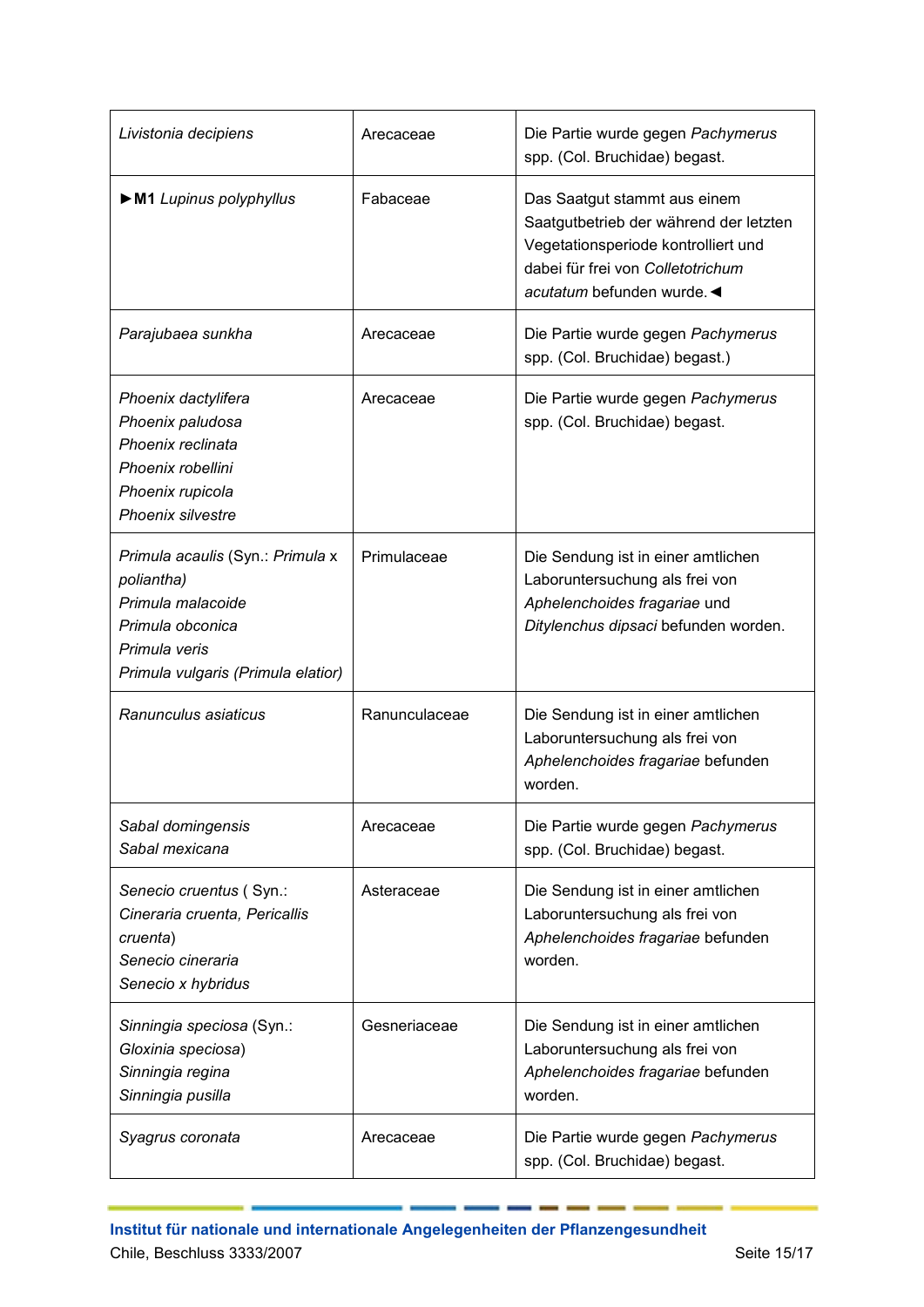| Trithrinax campestris | Arecaceae | Die Partie wurde gegen Pachymerus |
|-----------------------|-----------|-----------------------------------|
|                       |           | I spp. (Col. Bruchidae) begast.   |

- 3. Das Saatgut ist frei von Erde und von Samen von in Beschlüssen geregelten Quarantäne- und Nichtquarantäneunkräutern; der Zustand ist bei der pflanzengesundheitlichen Kontrolle an der Einlassstelle zu prüfen.
- 4. **►M2** Saatgut von *Anemone coronaria*, *Paeonia rockii* und *Pentas lanceolata* ist frei von Pflanzenresten. ◄
- 5. In den Fällen, in denen als zusätzliche Erklärung gefordert ist, dass die Sendung frei von einem bestimmten Schadorganismus ist, wird auch die zusätzliche Erklärung akzeptiert, dass das Saatgut aus einem von dem entsprechenden Schadorganismus freien Gebiet oder Land kommt.
- 6. Für die Einfuhr von Arten, die in diesem Beschluss nicht genannt sind, sowie genetisch verändertes Saatgut ist die Genehmigung des Amtes aufgrund einer Schadorganismusrisikoanalyse erforderlich.
- 7. Die Keimplasmen und Proben zur Untersuchung unterliegen denselben Anforderungen wie die gewerblichen Sendungen. Material für wissenschaftliche Zwecke kann durch das Amt aufgrund einer Bewertung der Gefährdung der Biosicherheit und ohne Risikoanalyse zur Einfuhr zugelassen werden.
- 8. Für Saatgut der Arten *Echinocereus ferreirianus* ssp. Lindsayi, *Echinocereus schmollii* und **►M2**  *Ravenea rivularis*◄, die in der Internationalen Artenschutzkonvention (CITES) genannt sind, sind die in selbiger genannten Anforderungen einzuhalten.
- 9. Bei seiner Ankunft im Land wird das Saatgut von Bediensteten des Amtes an der Einlassstelle auf die Einhaltung der pflanzengesundheitlichen Anforderungen und Bedingungen kontrolliert und anhand der beigefügten Dokumente über ihre Verbringung entscheiden.
- 10. Die Beschlüsse Nr. 1144 vom 13. Mai 1981, Nr. 898 vom 16. Juni 1982, Nr. 2012 vom 25. September 1987 und deren Änderungen werden aufgehoben.
- 11. Vorliegender Beschluss tritt 30 Tage nach der Veröffentlichung im Amtsblatt in Kraft.
- 12. Die Einzelheiten der Begasung sind gegebenenfalls im entsprechenden Abschnitt des Pflanzengesundheitszeugnisses wie folgt anzugeben: Art der Behandlung, verwendetes Produkt, Dosis, Expositionsdauer, Behandlungstemperatur.
- 13. Folgende Behandlungen gegen Insekten der Familie Bruchidae werden anerkannt:

| <b>Dosis</b><br>$(g/m^3)$ | <b>Expositionsdauer</b><br>(Stunden) | <b>Temperatur</b><br>$(^{\circ}C)$ |
|---------------------------|--------------------------------------|------------------------------------|
| 24                        | 24                                   | zwischen 10 und 19°C               |
| 16                        | 24                                   | 20 °C oder mehr                    |

a) Begasung mit Brommethyl